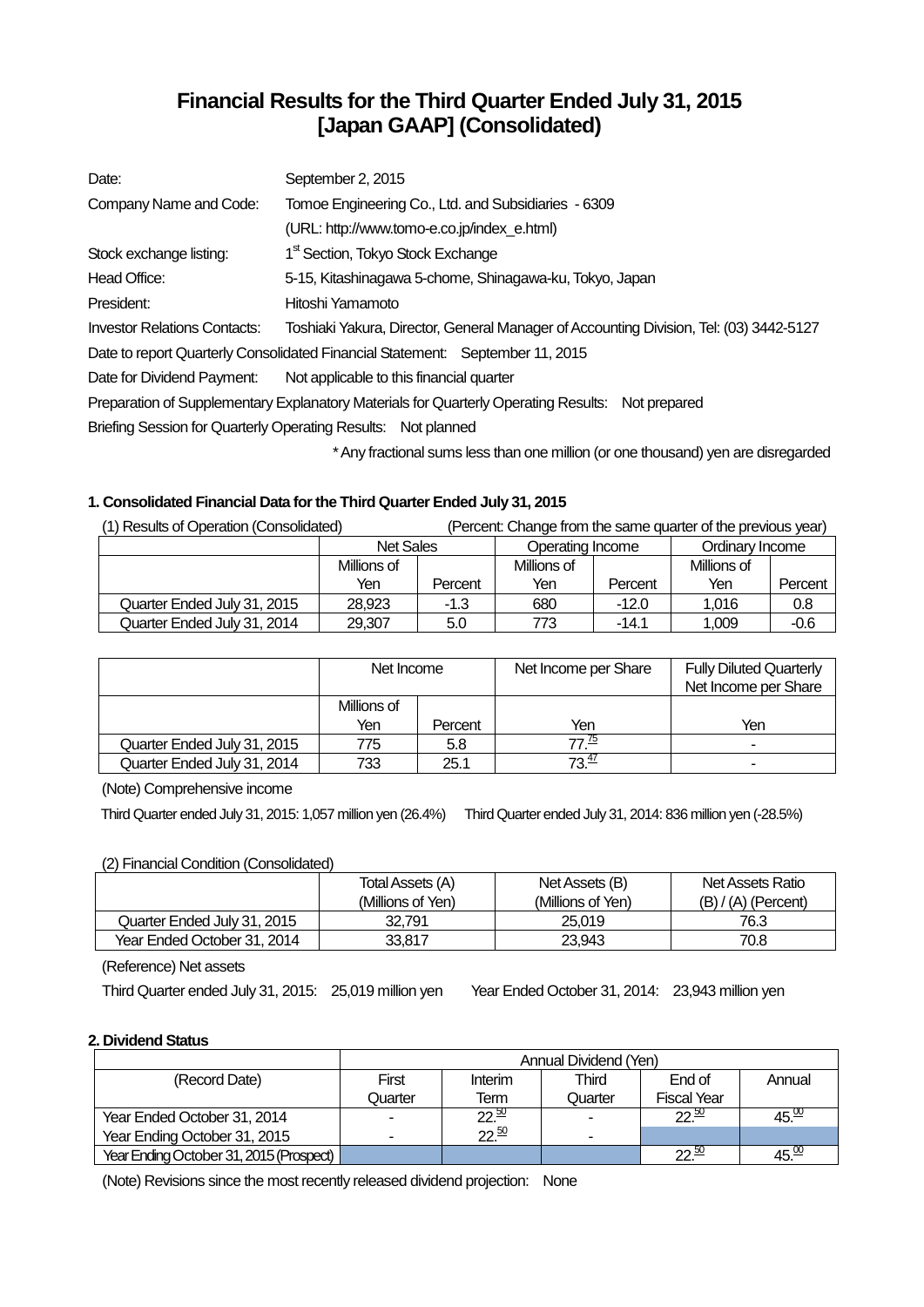### **3. Forecast for Earnings for the Year Ending October 31, 2015 (Consolidated)**

(Percent change from the previous Full Business Year)

|                    | <b>Net Sales</b>  |           |                   | Operating Income |                   | Ordinarv Income |  |
|--------------------|-------------------|-----------|-------------------|------------------|-------------------|-----------------|--|
|                    | (Millions of Yen) | (Percent) | (Millions of Yen) | (Percent)        | (Millions of Yen) | (Percent)       |  |
| Full Business Year | 40.370            | -0.8      | .280              | 0.5              | 1.500             | -7.9            |  |

|                           | Net Income                    |      | Net Income per Share |
|---------------------------|-------------------------------|------|----------------------|
|                           | (Millions of Yen)   (Percent) |      | Yen                  |
| <b>Full Business Year</b> | 1.030                         | -6.6 | 103.22               |

(Note) Revisions since the most recently released dividend projection: None

#### **Notes**

(1) Significant changes in subsidiaries during this period (changes in specific subsidiaries involving changes in the scope of consolidation): None

Number of new subsidiaries: \_\_(Company names):

Number of eliminated subsidiaries: (Company names):

- (2) Adoption of simplified accounting method and the specific accounting method: None
- (3) Changes of the principles, procedures, and representation of the accounting policies
	- 1) Change due to revision of accounting standard: Existing
	- 2) Other changes than the above 1): None
	- 3) Change in accounting estimates: None
	- 4) Retrospective restatements: None

For more information, please refer to the supporting data on page 4, (3) Changes in accounting principles,

changes in accounting estimates and retrospective restatements

- (4) Number of outstanding shares (Common stock)
	- 1) Number of outstanding shares as of quarter-end and year-end (including treasury stocks)

At July 31, 2015: 10,533,200 shares At October 31, 2014: 10,533,200 shares

2) Number of treasury stocks as of quarter-end and year-end

At July 31, 2015: 554,667 shares At October 31, 2014: 554,667 shares

- 3) Number of average shares (accumulated quarterly total)
	- At July 31, 2015: 9,978,533 shares At July 31, 2014: 9,978,577 shares

\*Disclosure concerning status of implementation of quarterly review procedure

This quarterly earnings report is exempt from the quarterly review procedure based on the Financial Instruments and Exchange Act. At the time of disclosure of this quarterly earnings report, the Company has not completed a quarterly review procedure based on the Financial Instruments and Exchange Act.

\*Explanations for appropriate use of the earnings forecast and other special instructions

The forward-looking statements such as a forecast of our financial results described herein are based on the information currently available to us and certain assumptions that we believe are reasonable. Actual results could differ materially due to various factors. Please refer to the Financial Results for the Quarter (Attachments) on page 3, (3) [Analysis of Future Forecast on Consolidated Earnings Forecast] of 1. [Qualitative Information on Quarterly Consolidated Operating Results] for the operating results forecast.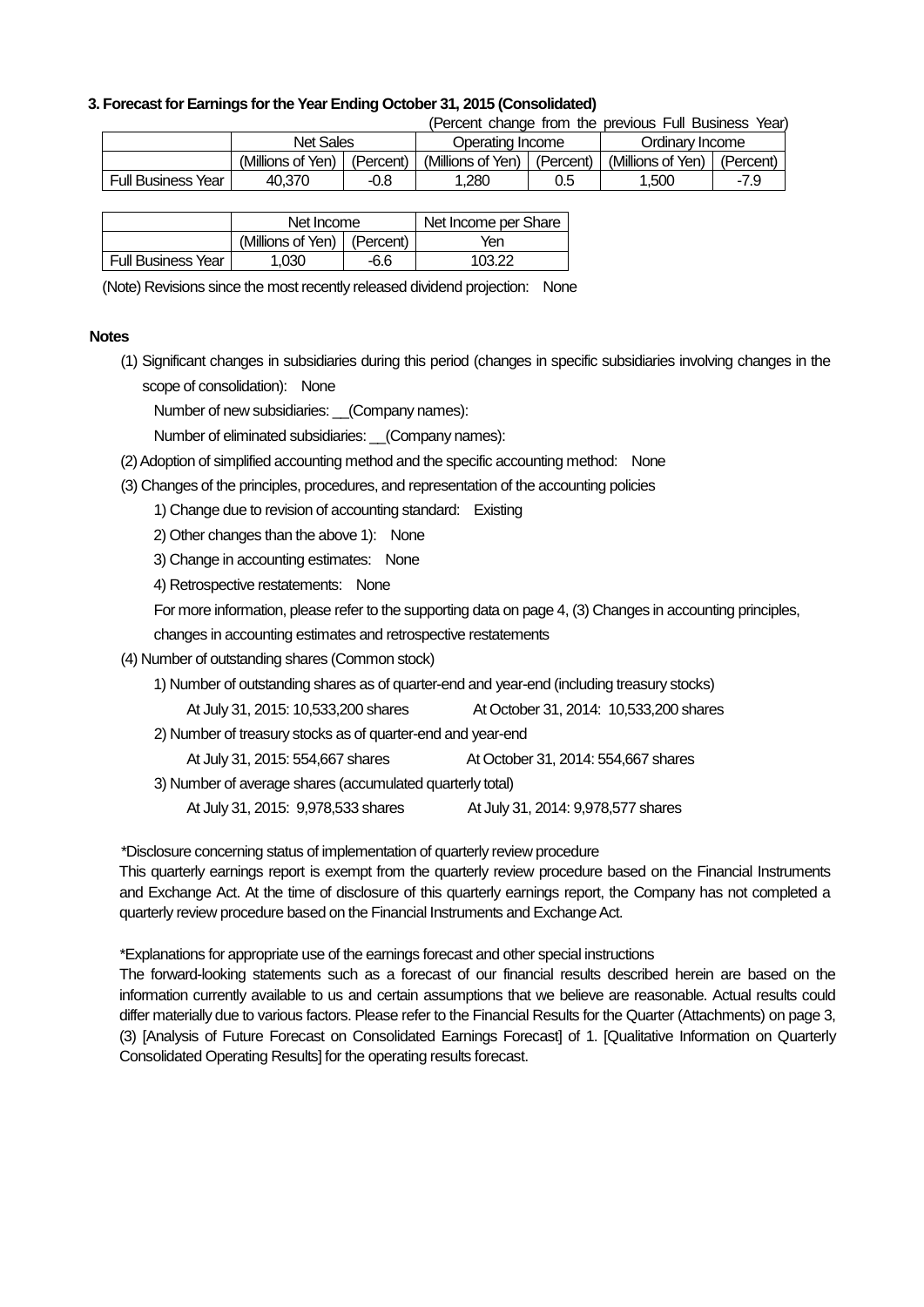# **Table of Contents (Supporting Data)**

| (1)        |                                                                                                                                                                                       |  |
|------------|---------------------------------------------------------------------------------------------------------------------------------------------------------------------------------------|--|
| (2)        |                                                                                                                                                                                       |  |
| (3)        |                                                                                                                                                                                       |  |
|            |                                                                                                                                                                                       |  |
| (1)<br>(2) | Changes to material subsidiaries during the consolidated cumulative third quarter4<br>Application of special accounting method in the preparation of quarterly consolidated financial |  |
| (3)<br>(4) | Changes in accounting principles, changes in accounting estimates and retrospective restatements4                                                                                     |  |
|            |                                                                                                                                                                                       |  |
| (1)        |                                                                                                                                                                                       |  |
| (2)        | Quarterly Consolidated Statements of Income & Quarterly Consolidated Statements of Comprehensive                                                                                      |  |
|            |                                                                                                                                                                                       |  |
|            |                                                                                                                                                                                       |  |
| (3)        |                                                                                                                                                                                       |  |
|            |                                                                                                                                                                                       |  |
|            |                                                                                                                                                                                       |  |
|            |                                                                                                                                                                                       |  |
|            |                                                                                                                                                                                       |  |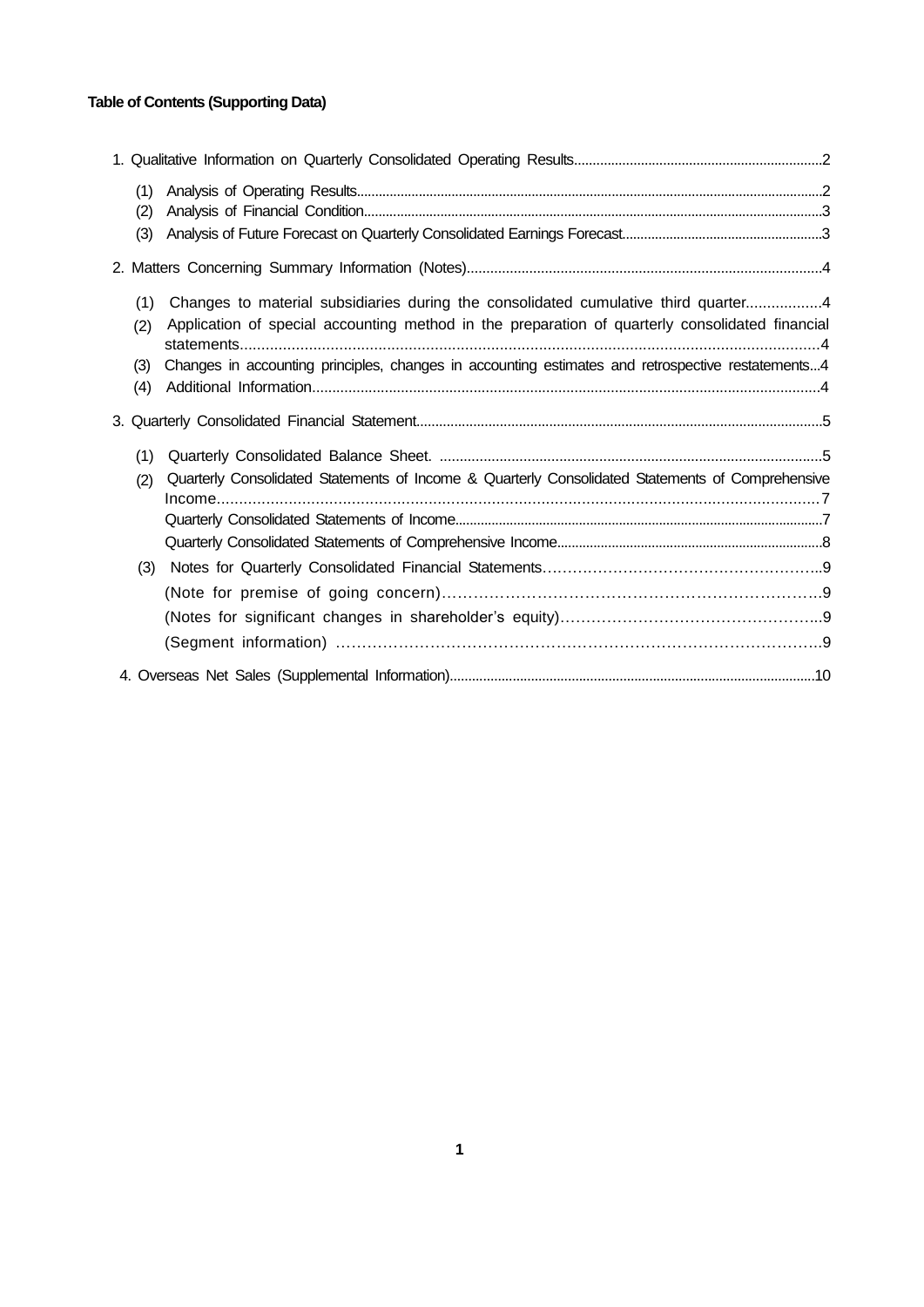# **1. Qualitative Information on Quarterly Consolidated Operating Results**

# **(1) Analysis of Operating Results**

During the consolidated third quarter under review, Japan's economy maintained a gradual recovery trend that was driven by several factors, including a rising trend in capital investment supported by an improvement of corporate earnings, and a brisk movement in personal consumption against the backdrop of an improved household income and employment. More recently, the pace of the recovery in Japan is tapering off with the decline in exports and personal consumption. Overseas, even as the U.S. economy maintained its recovery trend, conditions remained opaque because of the weakness in growth evident in the economies of newly developing countries including China, and negative factors included the adverse effects of a slump in crude oil prices and the Greek debt problem in Europe.

Given these circumstances, net sales for the Tomoe Engineering Group for the consolidated third quarter slipped 1.3% from the same period last year to 28,923 million yen. In the Machinery & Equipment Business, net sales for domestic public sector demand and overseas net sales of equipment and works, components and repair services were off, while in the Chemical Products Business net sales for the domestic plastics sector and fine chemicals sector also decreased. With respect to earnings during the period, operating income was 680 million yen, 12.0% down from the same period one year earlier, reflecting the decrease in total net sales in both businesses. On the other hand, ordinary income was 1,016 million yen, 0.8% up from the same period of the prior year, thanks to the contribution from an increase in foreign exchange gains. A gain on sales of investment securities and other assets, which is reported in extraordinary income, as well as a decrease in taxes as a result of the revaluation of deferred tax assets and liabilities in conjunction with the reduction of the normal effective statutory tax rate as part of the fiscal 2015 tax reform, served as additional factors boosting net income. As a result, net income for the period was 775 million yen, 5.8% up from the same period of the prior year.

Operating results by segment were as follows.

#### (Machinery & Equipment Business)

In the Machinery & Equipment Business, consolidated net sales for the year-to-date period were 6,401 million yen, 1.3% down from the same period last year. Although overall net sales for domestic private sector demand remained strong, net sales of machinery, equipment and works and components and repair services for domestic public sector demand as well as net sales of equipment and works and components and repair services for overseas markets declined.

From an earnings aspect, because of the decline in net sales of the entire Machinery & Equipment Business, which was alleviated only by the net sales of machinery for high-margin overseas markets, mainly in North America, during the first half of the fiscal year, the operating loss was 99 million yen, or nearly the same level as reported in the same period one year ago.

#### (Chemical Products Business)

In the Chemical Products Business, sales in the industrial materials sector for additive for use in aluminum alloy, and housing and construction applications, sales in the electronics materials sector of transport trays for semiconductor manufacturing applications, and sales of commodity plastics in Hong Kong remained strong, but sales in the plastics sector and the fine chemicals sector for the domestic market decreased. As a result, consolidated net sales for the year-to-date period were 22,522 million yen, 1.3% down from the same period one year ago.

With respect to earnings during the period, operating income was 780 million yen, 10.8% down from the same period one year earlier. Factors behind this performance included the decline in net sales of the entire Chemical Products Business, and the declining profitability because of a contraction in sales in the plastic compounding business in Shenzhen, China.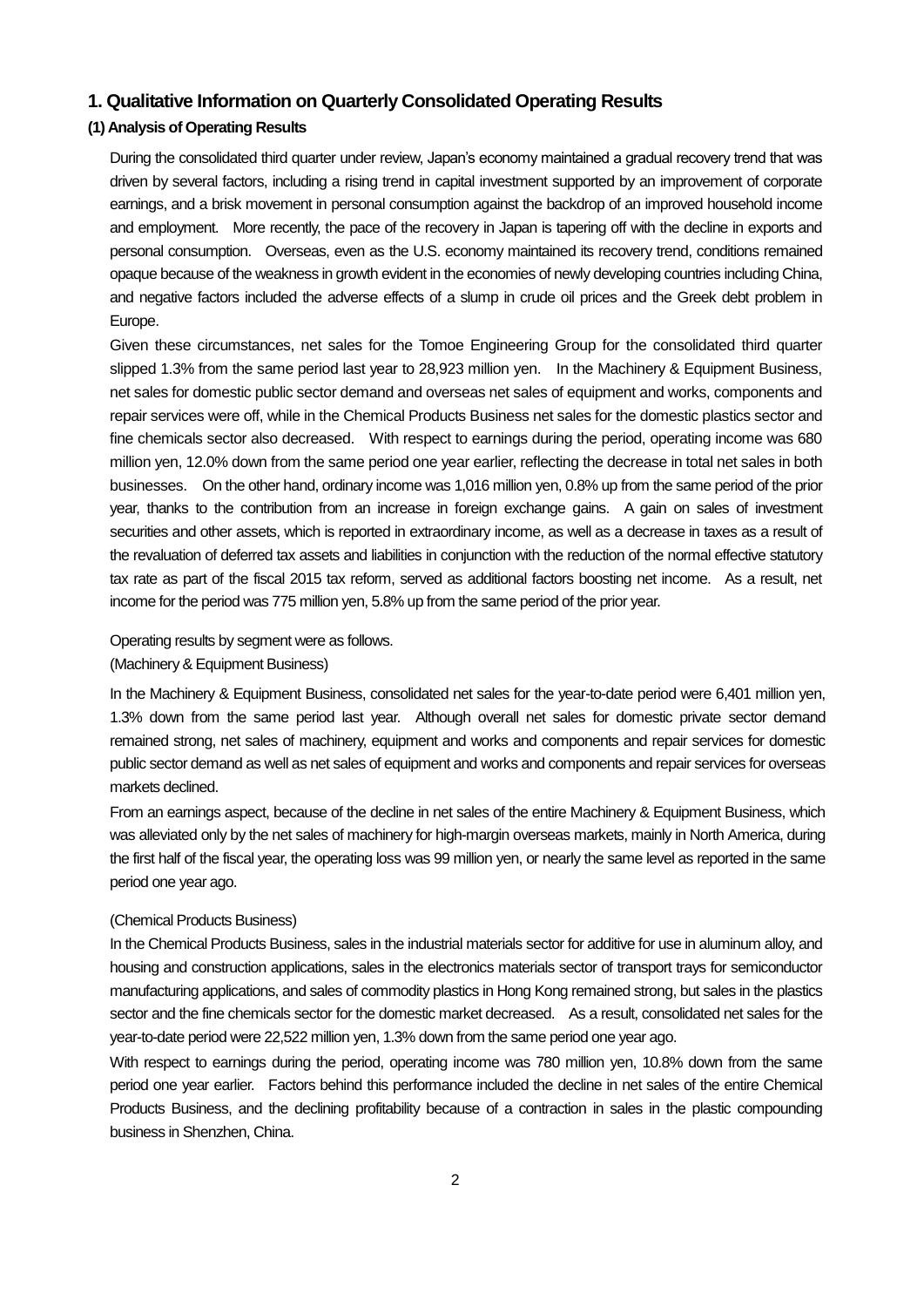#### (2) Analysis of Financial Condition

Total assets as of the end of the consolidated third quarter under review were 32,791 million yen, down 3.0% or 1,026 million yen from the end of the previous consolidated fiscal year. This mainly reflected an increase of 560 million yen in inventory, an increase of 774 million yen in asset for retirement benefits, a decrease of 364 million yen in cash and deposits, and a decrease of 1,993 million yen in notes and accounts receivable–trade.

Liabilities were 7,771 million yen, down 21.3% or 2,102 million yen from the end of the previous consolidated fiscal year, mainly because of a decrease of 814 million yen in notes and accounts payable-trade, a decrease of 527 million yen in income tax payable, a decrease of 295 million yen in advances received, and a decrease of 345 million yen in provision for Bonuses.

Net assets stood at 25,019 million yen, 1,075 million yen or 4.5% up from the end of the previous consolidated fiscal year. This mainly reflected an increase of 793 million yen in retained earnings and a 204 million yen increase in the translation adjustments account.

As a result of the above changes, the equity ratio at the end of the consolidated third quarter under review rose by 5.5 point compared with the end of the previous consolidated fiscal year to 76.3%.

#### (3) Analysis of Future Forecast on Quarterly Consolidated Earnings Forecast

There are no revisions to the consolidated earnings forecast figures for the fiscal year ending in October 31, 2015 that were announced in the "Announcement of Amendment to Earning Forecast" released on May 29, 2015.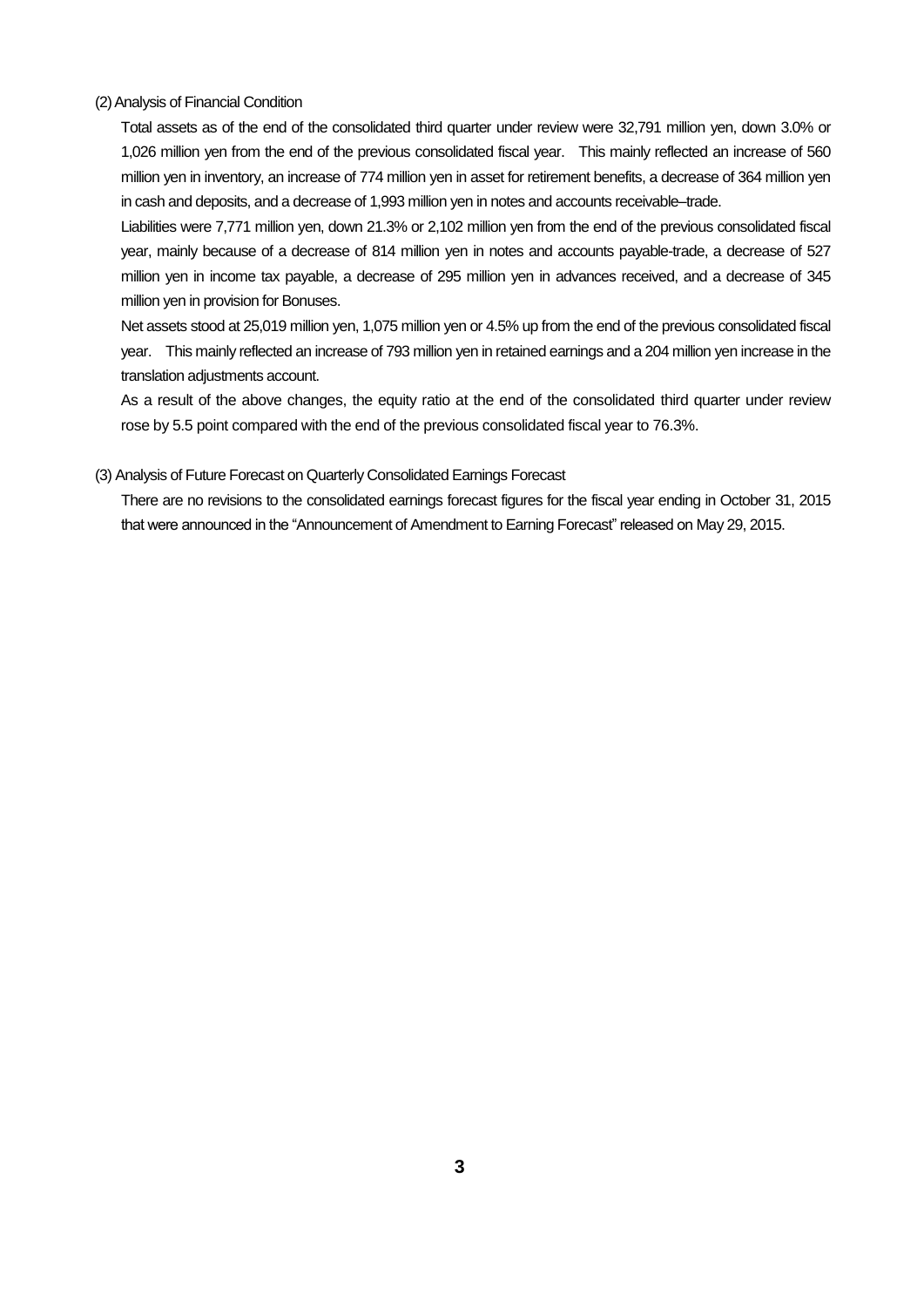#### **2. Matters Concerning Summary Information (Notes)**

- (1) Changes to material subsidiaries during the consolidated cumulative third quarter: There are no pertinent matters to report. However at the Board of Directors meeting held on February 27, 2015, Interstella Plastics (Shenzhen) Co., Ltd., a specified subsidiary, approved a resolution to dissolve and is currently in liquidation.
- (2) Application of special accounting method in the preparation of quarterly consolidated financial statements: There are no pertinent matters to report.
- (3) Changes in accounting principles, changes in accounting estimates and retrospective restatements: (Application of the Accounting Standard for Retirement Benefits)

Beginning from the first quarter consolidated accounting period, the Company has applied the *Accounting Standard for Retirement Benefits* (Accounting Standards Board of Japan (ASBJ) Statement No. 26, referred to below as "the Retirement Benefit Accounting Standard") and the *Implementation Guidance on Accounting Standard for Retirement Benefits* (ASBJ Guidance No. 25, referred to below as "the Retirement Benefits Implementation Guidance") under the provisions in the main clauses of Article 35 of the *Accounting Standard for Retirement Benefits* and Article 67 of the *Guidance on Accounting Standard for Retirement Benefits*. The Company has revised its calculation methods for retirement benefit obligations and service costs, and together with changing its method for attributing projected retirement benefits to periods from the straight-line basis to the benefit formula basis, also has revised its method for determining the discount rate, from a method based on the number of years approximate to the expected average remaining working lives of employees, to a method that uses a single weighted average discount rate reflecting the estimated retirement benefit payment periods and amount per each estimated retirement benefit payment period.

To apply the *Accounting Standard for Retirement Benefits*, the Company has recognized the effect of this revision to its calculation methods for retirement benefit obligations and service costs by adjusting the balance of retained earnings at the beginning of third quarter consolidated accounting period, in accordance with the transitional provisions set forth in paragraph 37 of the *Accounting Standard for Retirement Benefits*.

As a result, net defined benefit assets increased by ¥725,010,000 yen, and retained earnings increased by ¥466,457,000 yen, as of the beginning of the third quarter consolidated accounting period. The effect of this change on third quarter consolidated accounting period earnings is not material.

#### (4) Additional information

(Effect of revisions to the corporate tax rate)

With the promulgation of the Act for Partial Revision of the Local Tax Act (Act No. 2 of 2015) and the Act for Partial Revision of the Income Tax Act Etc. (Act No. 9 of 2015) on March 31, 2015, Japan's corporate tax rate and business tax rate will be reduced in the consolidated fiscal year beginning on or after April 1, 2015. In conjunction with this change, the statutory effective tax rate used to calculate deferred tax assets and deferred tax liabilities will be revised from 35.64% applied in the past to 33.06% for temporary differences expected to be eliminated in the consolidated fiscal year that begins on November 1, 2015, and to 32.26% for temporary differences expected to be eliminated in the consolidated fiscal years that begin from November 1, 2016.

As a result, deferred tax liabilities (the amount after deducting deferred tax assets) have been reduced by 113,587,000 yen. In addition, income taxes-deferred have been reduced by 102,652,000 yen.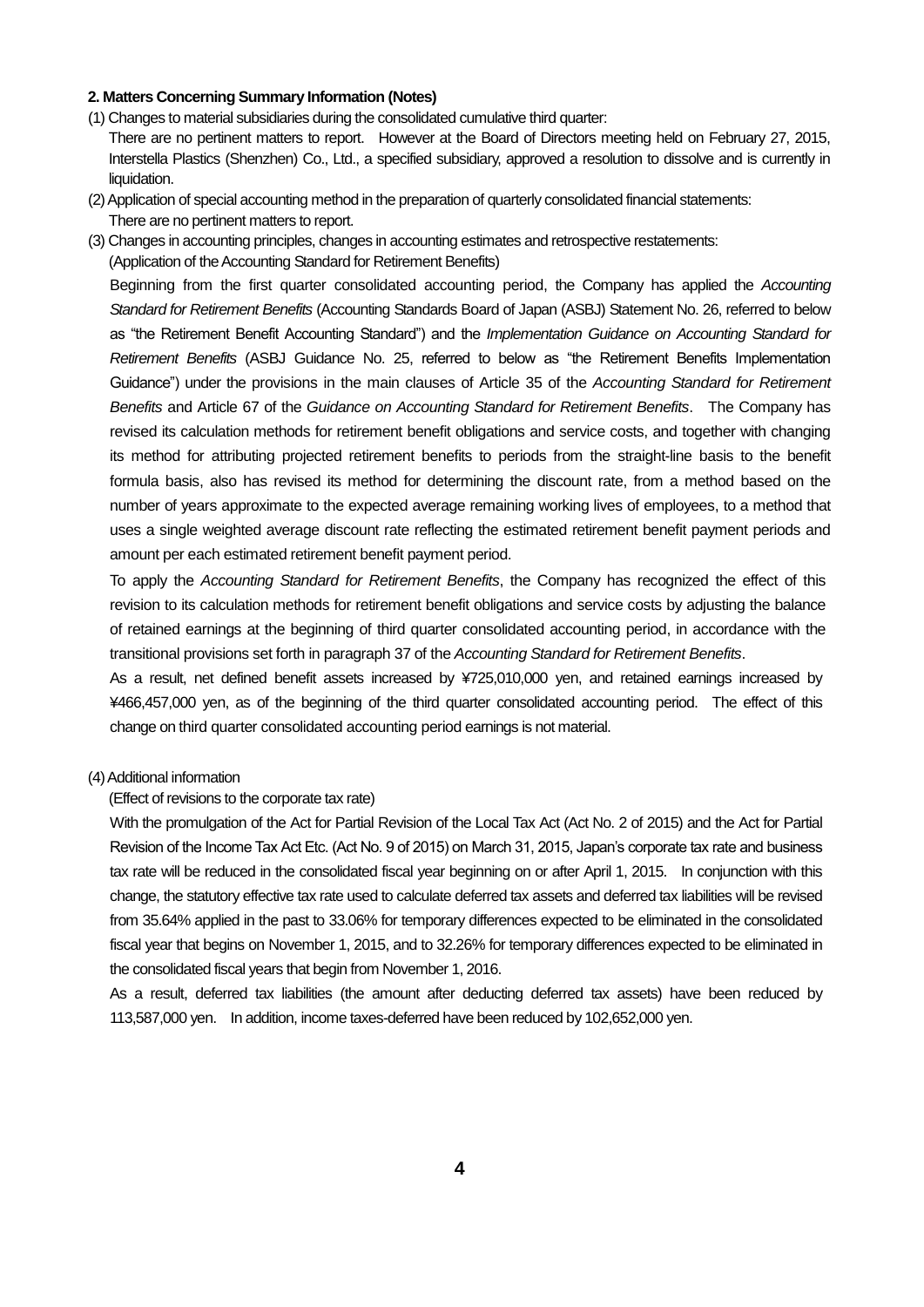# **3. Quarterly Consolidated Financial Statement**

**(1) Quarterly Consolidated Balance Sheets (Third Quarter)** 

|                                            | (Thousands of Yen)          |                             |
|--------------------------------------------|-----------------------------|-----------------------------|
|                                            | <b>End of Previous Year</b> | <b>End of Third Quarter</b> |
| Assets                                     | (October. 31, 2014)         | (July 31, 2015)             |
| <b>Current Assets</b>                      |                             |                             |
| Cash and Deposits                          | 5,661,622                   | 5,297,404                   |
| Notes and Accounts Receivable-Trade        | 14,321,437                  | 12,327,750                  |
| Merchandise and Finished Goods             | 2,834,556                   | 2,928,198                   |
| <b>Work in Process</b>                     | 1,193,440                   | 1,447,790                   |
| Raw Materials and Supplies                 | 772,969                     | 985,650                     |
| <b>Deferred Tax Assets</b>                 | 579,233                     | 284,798                     |
| <b>Others</b>                              | 225,244                     | 665,335                     |
| <b>Allowance for Doubtful Accounts</b>     | $-5,251$                    | $-3,570$                    |
| <b>Total Current Assets</b>                | 25,583,252                  | 23,933,358                  |
| <b>Noncurrent Assets</b>                   |                             |                             |
| Property, Plant and Equipment              |                             |                             |
| <b>Buildings and Structures</b>            | 2,742,339                   | 4,480,824                   |
| <b>Accumulated Depreciation</b>            | $-1,533,884$                | $-1,527,122$                |
| <b>Buildings and Structures, Net</b>       | 1,208,455                   | 2,953,702                   |
| Machinery, Equipment and Vehicles          | 4,045,863                   | 4,131,309                   |
| <b>Accumulated Depreciation</b>            | $-3,346,731$                | $-3,499,277$                |
| Machinery, Equipment and Vehicles, Net     | 699,131                     | 632,032                     |
| Land                                       | 930,711                     | 1,938,805                   |
| Construction in progress                   | 2,581,210                   |                             |
| <b>Others</b>                              | 1,102,854                   | 1,125,990                   |
| <b>Accumulated Depreciation</b>            | $-977,538$                  | $-998,771$                  |
| Others, Net                                | 125,316                     | 127,219                     |
| <b>Total Property, Plant and Equipment</b> | 5,544,824                   | 5,651,758                   |
| <b>Intangible Assets</b>                   | 451,969                     | 388,101                     |
| <b>Investments and Other Assets</b>        |                             |                             |
| <b>Investment Securities</b>               | 1,255,543                   | 1,263,542                   |
| <b>Guarantee Deposits</b>                  | 243,293                     | 83,932                      |
| <b>Net Defined Benefit Assets</b>          | 596,943                     | 1,371,022                   |
| <b>Deferred Tax Assets</b>                 | 36,616                      |                             |
| <b>Others</b>                              | 128,527                     | 122,067                     |
| <b>Allowance for Doubtful Accounts</b>     | $-22,995$                   | $-22,685$                   |
| <b>Total Investments and Other Assets</b>  | 2,237,928                   | 2,817,879                   |
| <b>Total Noncurrent Assets</b>             | 8,234,723                   | 8,857,739                   |
| <b>Total Assets</b>                        | 33,817,976                  | 32,791,098                  |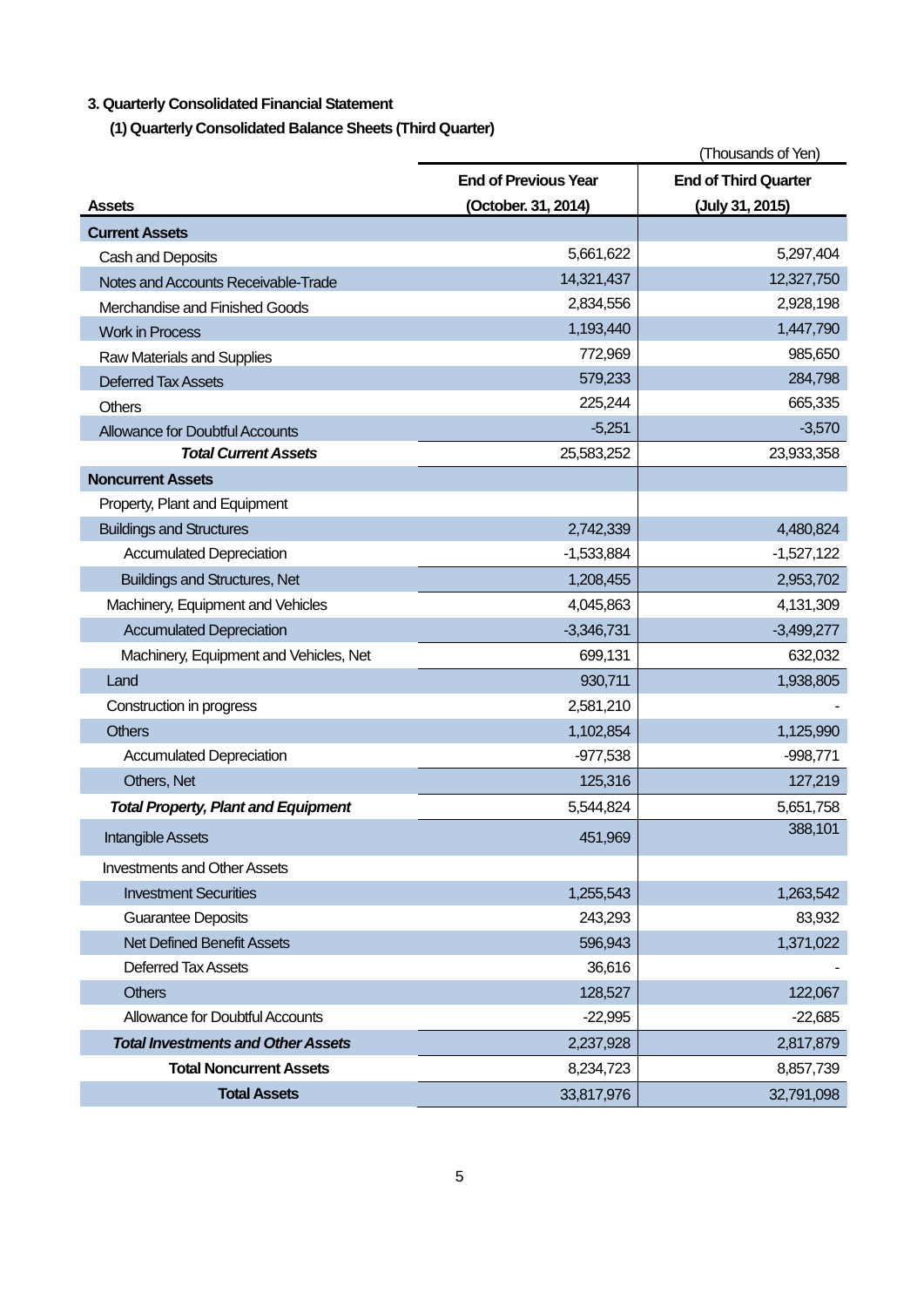|                                                                 |                             | (Thousands of Yen)          |
|-----------------------------------------------------------------|-----------------------------|-----------------------------|
|                                                                 | <b>End of Previous Year</b> | <b>End of Third Quarter</b> |
| <b>Liabilities and Net Assets</b>                               | (October. 31, 2014)         | (July 31, 2015)             |
| <b>Liabilities</b>                                              |                             |                             |
| <b>Current Liabilities</b>                                      |                             |                             |
| Notes and Accounts Payable-Trade                                | 5,970,933                   | 5,156,331                   |
| Accounts Payable-Others                                         | 535,396                     | 479,122                     |
| Income Taxes Payable                                            | 543,046                     | 15,261                      |
| <b>Advances Received</b>                                        | 431,020                     | 135,351                     |
| <b>Provision for Bonuses</b>                                    | 731,676                     | 386,621                     |
| <b>Provision for Directors' Bonuses</b>                         | 36,900                      | 31,161                      |
| <b>Allowance for Product Warranty</b>                           | 223,618                     | 118,589                     |
| <b>Others</b>                                                   | 305,463                     | 202,977                     |
| <b>Total Current Liabilities</b>                                | 8,778,056                   | 6,525,416                   |
| <b>Noncurrent Liabilities</b>                                   |                             |                             |
| Provision for Directors' Retirement Benefits                    | 18,680                      | 5,460                       |
| Net Defined Benefit Liabilities                                 | 48,646                      | 50,432                      |
| <b>Deferred Tax Liabilities</b>                                 | 1,028,769                   | 1,190,545                   |
| <b>Total Noncurrent Liabilities</b>                             | 1,096,096                   | 1,246,437                   |
| <b>Total Liabilities</b>                                        | 9,874,153                   | 7,771,854                   |
| <b>Net Assets</b>                                               |                             |                             |
| <b>Shareholders' Equity</b>                                     |                             |                             |
| <b>Capital Stock</b>                                            | 1,061,210                   | 1,061,210                   |
| <b>Capital Surplus</b>                                          | 1,483,410                   | 1,483,410                   |
| <b>Retained Earnings</b>                                        | 21,267,920                  | 22,061,126                  |
| <b>Treasury Stock</b>                                           | $-363,591$                  | $-363,591$                  |
| <b>Total Shareholders' Equity</b>                               | 23,448,949                  | 24,242,155                  |
| <b>Accumulated Other Comprehensive Income</b>                   |                             |                             |
| Valuation Difference on Available-for-Sale<br><b>Securities</b> | 305,484                     | 383,715                     |
| Deferred Gains or Losses on Hedges                              | 1,272                       | 530                         |
| Foreign Currency Translation Adjustment                         | 311,609                     | 516,503                     |
| <b>Total Adjustment on Net Defined Benefit</b>                  | $-123,493$                  | $-123,661$                  |
| <b>Total Accumulated Other Comprehensive Income</b>             | 494,873                     | 777,088                     |
| <b>Total Net Assets</b>                                         | 23,943,822                  | 25,019,244                  |
| <b>Total Liabilities and Net Assets</b>                         | 33,817,976                  | 32,791,098                  |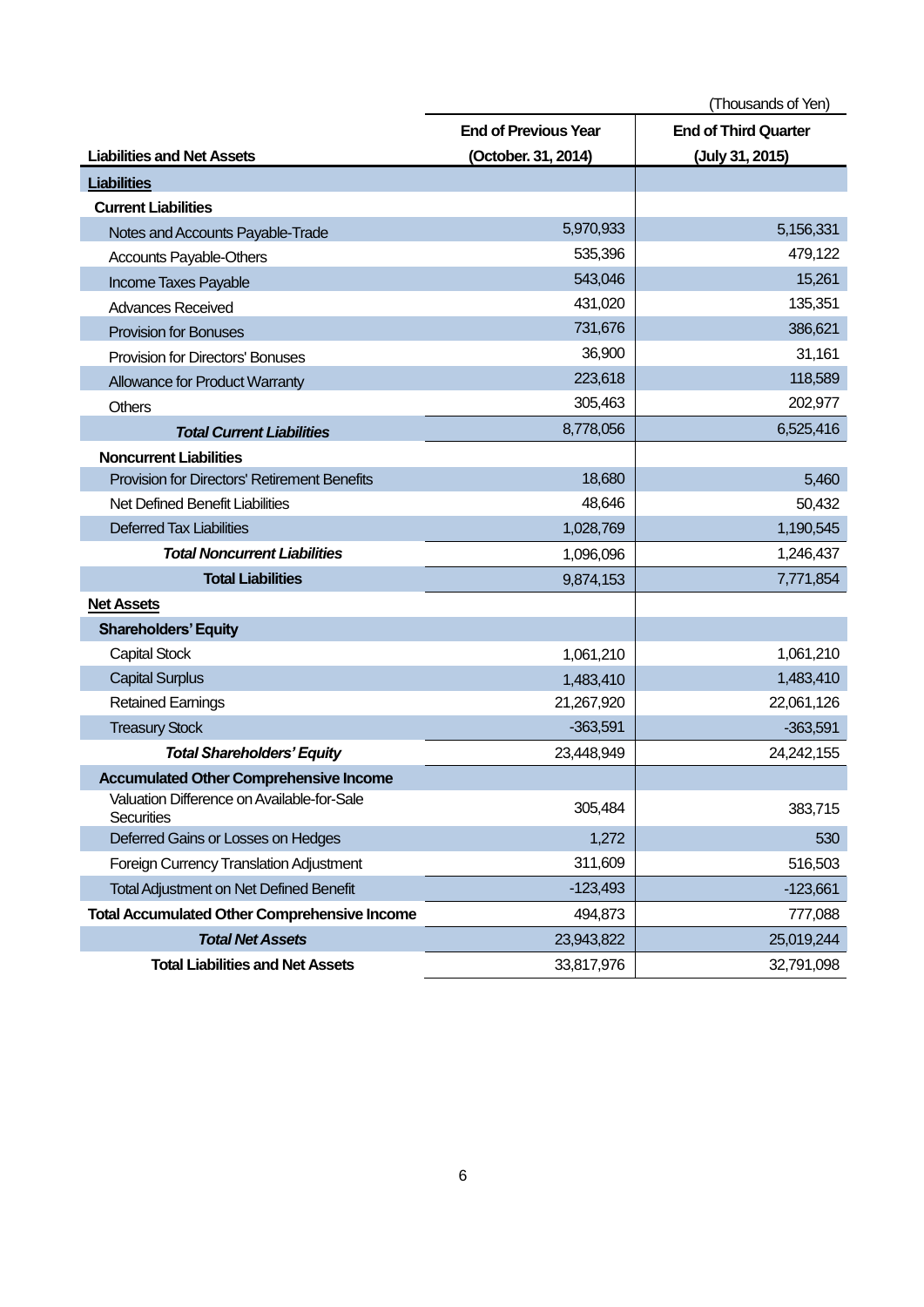**(2) Quarterly Consolidated Statements of Income & Quarterly Consolidated Statements of Comprehensive Income**

**Quarterly Consolidated Statements of Income (Third Quarter)** 

|                                                   |                            | (Thousands of Yen)         |
|---------------------------------------------------|----------------------------|----------------------------|
|                                                   | <b>Third Quarter Ended</b> | <b>Third Quarter Ended</b> |
|                                                   | July 31, 2014              | July 31, 2015              |
| <b>Net Sales</b>                                  | 29,307,351                 | 28,923,701                 |
| <b>Cost of Sales</b>                              | 23,798,779                 | 23,372,833                 |
| <b>Gross Profit</b>                               | 5,508,571                  | 5,550,867                  |
| Selling, General and Administrative Expenses      | 4,735,198                  | 4,870,071                  |
| <b>Operating Income</b>                           | 773,372                    | 680,796                    |
| <b>Non-Operating Income</b>                       |                            |                            |
| Interest Income                                   | 13,942                     | 12,031                     |
| Dividends Income                                  | 122,252                    | 25,860                     |
| Rent Income                                       | 7,212                      | 5,224                      |
| Foreign Exchange Gains                            | 77,244                     | 288,946                    |
| <b>Others</b>                                     | 37,889                     | 23,846                     |
| <b>Total Non-Operating Income</b>                 | 258,540                    | 355,909                    |
| <b>Non-Operating Expenses</b>                     |                            |                            |
| <b>Interest Expenses</b>                          | 5,246                      | 1,065                      |
| <b>Commission Paid</b>                            | 8,719                      | 8,743                      |
| <b>Sales Discount</b>                             | 4,212                      | 4,262                      |
| <b>Others</b>                                     | 4,374                      | 5,672                      |
| <b>Total Non-Operating Expenses</b>               | 22,553                     | 19,744                     |
| <b>Ordinary Income</b>                            | 1,009,360                  | 1,016,962                  |
| <b>Extraordinary Income</b>                       |                            |                            |
| Gain on Sales of Noncurrent Assets                |                            | 27,420                     |
| Gain on Sales of Investment Securities            |                            | 58,703                     |
| <b>Gain on Negative Goodwill</b>                  | 145,132                    |                            |
| <b>Total Extraordinary Income</b>                 | 145,132                    | 86,124                     |
| <b>Extraordinary Expenses</b>                     |                            |                            |
| Loss on Retirement of Noncurrent Assets           | 6,385                      |                            |
| Loss on of Sales Noncurrent Assets                | 2,034                      |                            |
| <b>Total Extraordinary Expenses</b>               | 8,420                      |                            |
| Income before Income Taxes and Minority Interests | 1,146,073                  | 1,103,086                  |
| Income Taxes-Current                              | 297,252                    | 115,631                    |
| Income Taxes-Deferred                             | 123,807                    | 211,672                    |
| <b>Total Income Taxes</b>                         | 421,059                    | 327,303                    |
| <b>Income before Minority Interests</b>           | 725,013                    | 775,782                    |
| Minority Interests in Income or Loss (-)          | $-8,089$                   |                            |
| <b>Net Income</b>                                 | 733,102                    | 775,782                    |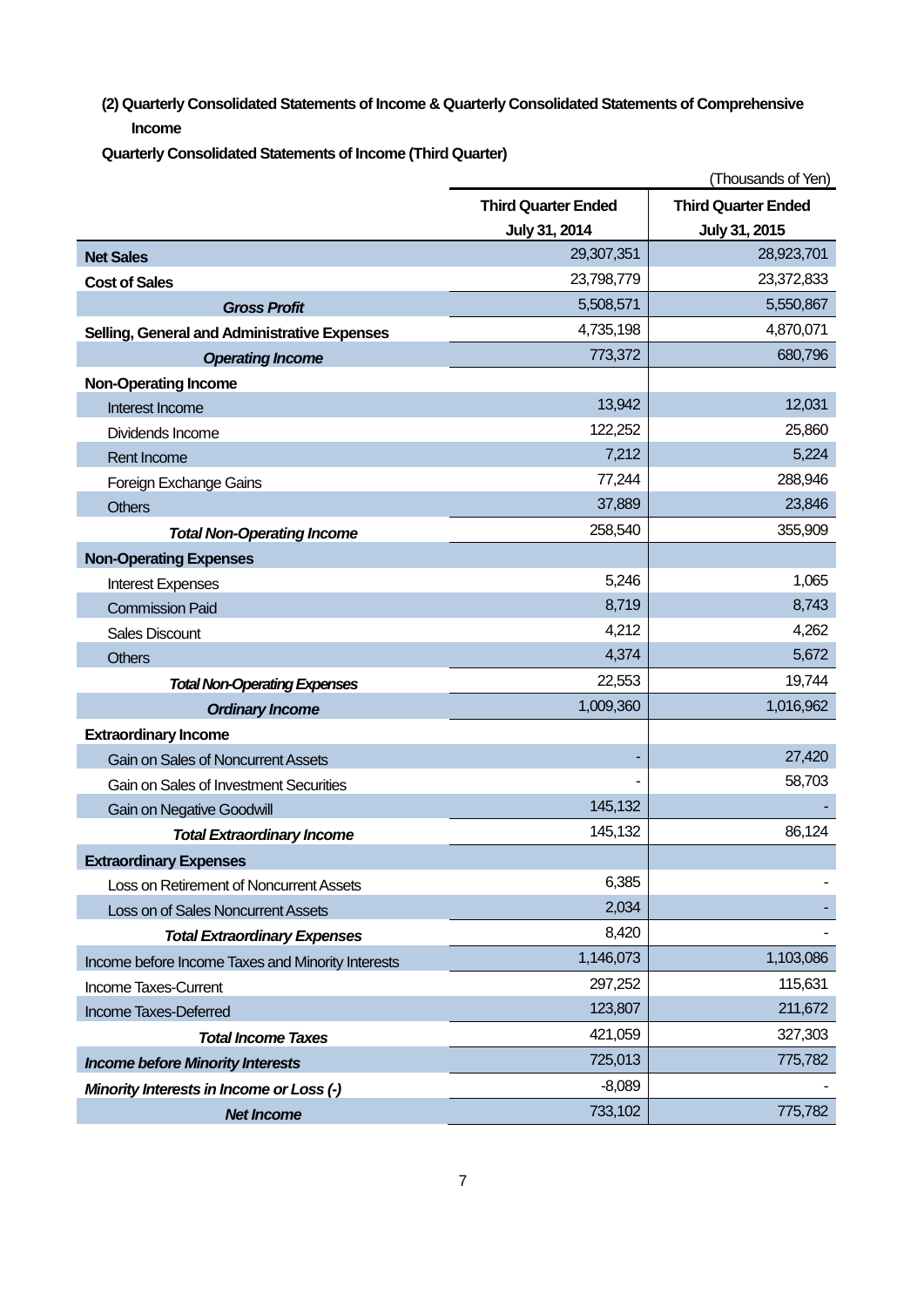# **Quarterly Consolidated Statements of Comprehensive Income (Third Quarter)**

|                                                                               |                                             | (Thousands of Yen)                          |
|-------------------------------------------------------------------------------|---------------------------------------------|---------------------------------------------|
|                                                                               | <b>Third Quarter Ended</b><br>July 31, 2014 | <b>Third Quarter Ended</b><br>July 31, 2015 |
| Income before Minority Interests                                              | 725,013                                     | 775,782                                     |
| Other Comprehensive Income                                                    |                                             |                                             |
| Valuation Difference on Available-for-sale Securities                         | 51,233                                      | 78,231                                      |
| Deferred Gains or Losses (-) on Hedges                                        | 92                                          | -741                                        |
| <b>Foreign Currency Translation Adjustment</b>                                | 60,453                                      | 204,893                                     |
| Net Defined Benefit                                                           |                                             | $-168$                                      |
| <b>Total Other Comprehensive Income</b>                                       | 111,779                                     | 282,215                                     |
| Comprehensive Income                                                          | 836,793                                     | 1,057,997                                   |
| (Breakdown)                                                                   |                                             |                                             |
| Comprehensive Income attributable to Owners of the<br>Parent                  | 833,896                                     | 1,057,997                                   |
| attributable<br>Comprehensive<br><b>Minority</b><br>Income<br>to<br>Interests | 2,896                                       |                                             |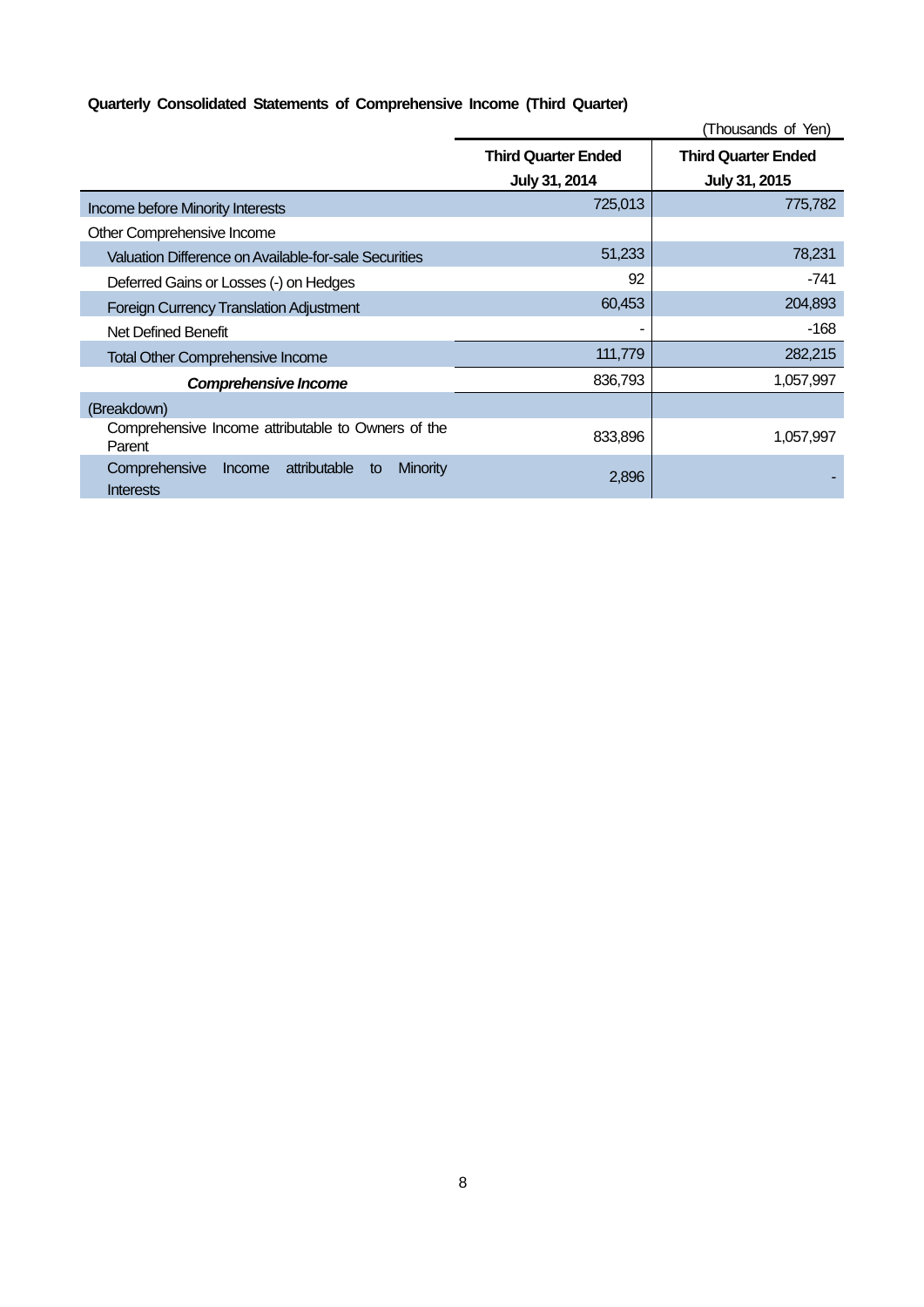### **(3) Notes on Quarterly Consolidated Financial Statements**

(Note for premise of going concern)

There are no pertinent matters to report.

(Notes for significant changes in shareholder's equity)

There are no pertinent matters to report.

(Segment Information, etc.)

# **Third Quarter Ended July 31, 2014**

1 Information Pertaining to the Amount of Net Sales or Net Loss of Each Reporting Segment

| (Thousands of Yen)         |                         |                          |            |                    |
|----------------------------|-------------------------|--------------------------|------------|--------------------|
|                            | <b>Reported Segment</b> |                          |            |                    |
|                            | Machinery & Equipment   | <b>Chemical Products</b> |            |                    |
|                            | <b>Business</b>         | <b>Business</b>          | Total      | <b>Grand Total</b> |
| <b>Net Sales</b>           |                         |                          |            |                    |
| Net Sales to Unaffiliated  |                         |                          |            |                    |
| <b>Customers</b>           |                         |                          |            |                    |
| Internal Net Sales among   | 6,487,575               | 22,819,776               | 29,307,351 | 29,307,351         |
| Segments or Amount         |                         |                          |            |                    |
| Transferred                |                         | -                        |            |                    |
| Total                      | 6,487,575               | 22,819,776               | 29,307,351 | 29,307,351         |
| Segment Profit or Loss (-) | $-101,461$              | 874,834                  | 773,372    | 773,372            |

(Note) The total amount of segment profit is identical to the operating income reported on the QuarterlyConsolidated Statements of Income.

2 Information Concerning Impairment Loss on Noncurrent Assets, Goodwill, and Other Items by Reporting Segment (Material gain on negative goodwill)

The Tomoe Engineering Group had a gain on negative goodwill in the Chemical Products Business in conjunction with the acquisition of the stock of Interstella Co., Ltd., a consolidated subsidiary of Tomoe Engineering, which was owned by another company. The reported amount of the gain on negative goodwill in the consolidated Third Quarter under review as a result of this acquisition was 145,132,000 yen.

#### **Third Quarter Ended July 31, 2015**

1 Information Pertaining to the Amount of Net Sales or Net Loss of Each Reporting Segment

|                            |                         |                          |            | (Thousands of Yen) |
|----------------------------|-------------------------|--------------------------|------------|--------------------|
|                            | <b>Reported Segment</b> |                          |            |                    |
|                            | Machinery & Equipment   | <b>Chemical Products</b> |            |                    |
|                            | <b>Business</b>         | <b>Business</b>          | Total      | <b>Grand Total</b> |
| <b>Net Sales</b>           |                         |                          |            |                    |
| Net Sales to Unaffiliated  |                         |                          |            |                    |
| <b>Customers</b>           | 6,401,112               | 22,522,588               | 28,923,701 | 28,923,701         |
| Internal Net Sales among   |                         |                          |            |                    |
| Segments or Amount         |                         |                          |            |                    |
| <b>Transferred</b>         |                         |                          |            |                    |
| Total                      | 6,401,112               | 22,522,588               | 28,923,701 | 28,923,701         |
| Segment Profit or Loss (-) | $-99,578$               | 780,375                  | 680,796    | 680,796            |

(Note) The total amount of segment profit is identical to the operating income reported on the QuarterlyConsolidated Statements of Income.